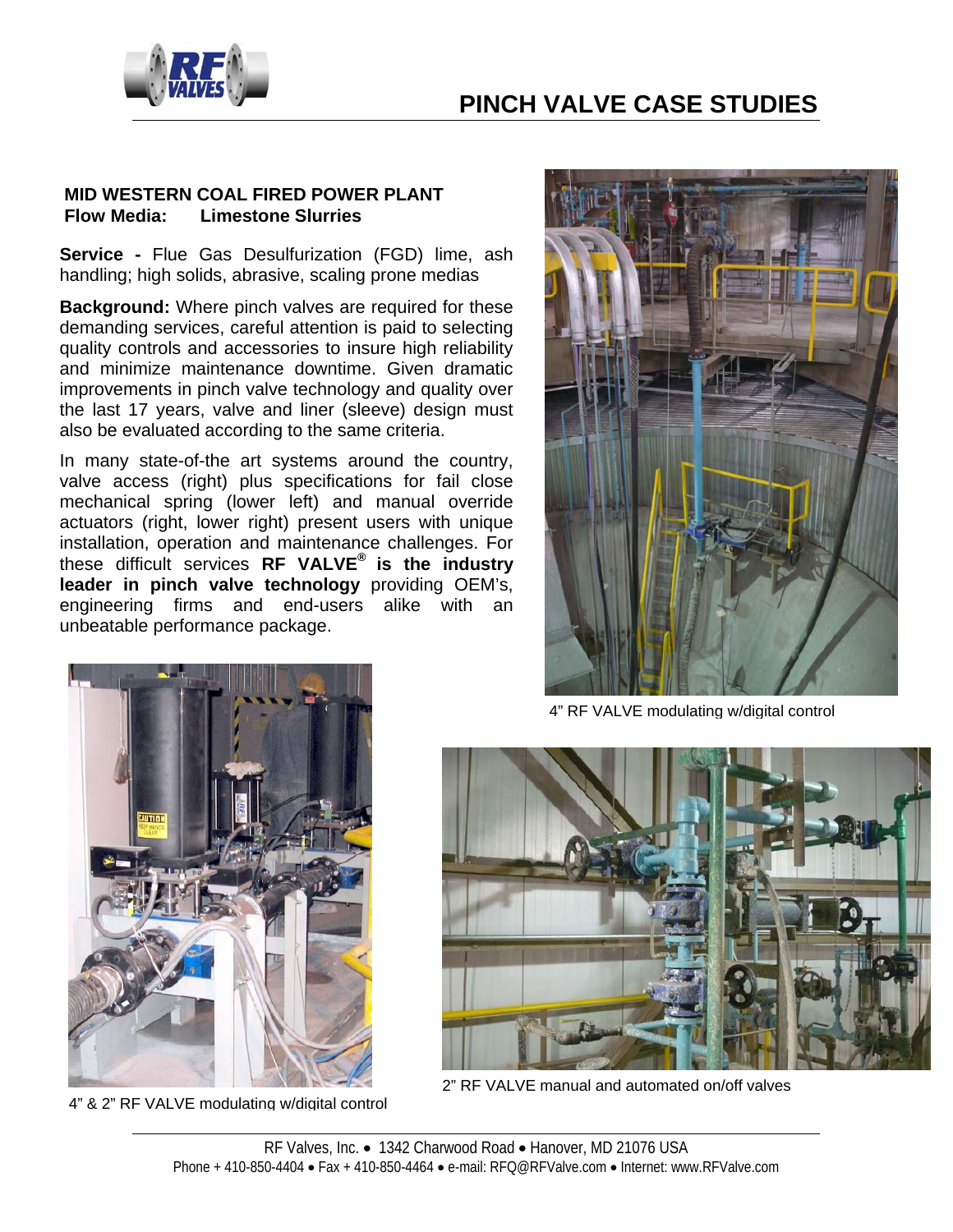

# **PINCH VALVE CASE STUDIES**



Conventional pinch valve maintenance – add up the cost!

**RF VALVE®** repair, below (also shown on previous page, upper right), in contrast to the procedure above, is performed by removal of lower valve body half and replacing worn elastomer tube from staircase by one maintenance mechanic in 1 hr, no special tools (see Quick & Simple Tube Change, diagram lower right).



4" RF VALVE Modulating valve (close-up- access from staircase)

Gone are the days of poor sleeve performance when conventional pinch maintenance **(left)** and all its logistics drained the time and resources of operations and maintenance personnel. Cranes, spare valves, and excessive overtime can now be part of a power plant's past.

#### *Best Available Control Technology*

Offering 2-3x longer elastomer tube life (the key wear component of a pinch valve) than its competitors, **RF VALVE®** design offers elastomer tube replacement WITHOUT removing valve from the pipeline even in the most difficult locations (lower left). Elastomer tubes are offered in full and reduced port trim configurations, and can be supplied with a wear sensor to provide preventive maintenance alerts.



#### **QUICK AND SIMPLE TUBE CHANGE**